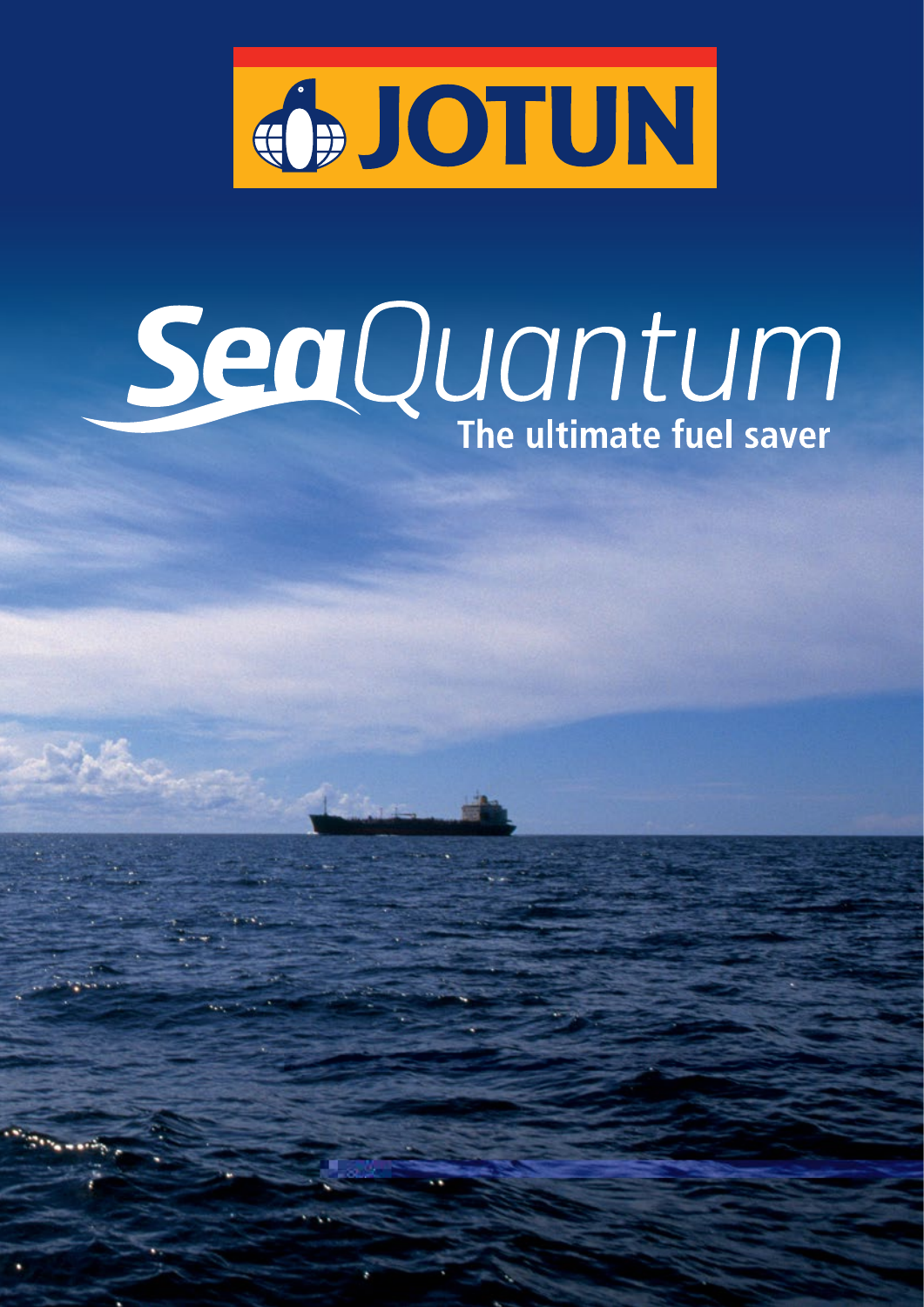### **JOTUN**

#### Silyl acrylate technology

As a recognised pioneer in the use of polymer binders in marine coatings, Jotun has been working with silyl acrylate technology since the 1990s.

#### Proven innovation process

The development of silyl acrylate binders conformed to Jotun's proven innovation process.

After years of development and testing, SeaQuantum was launched in 2000. As a consequence of ongoing development the SeaQuantum S-line was introduced to the market in 2012.

Today, SeaQuantum products have been applied to more than 6,000 vessels worldwide,

and is widely recognized as the industry's leading silyl acrylate antifouling brand.



# THE PREMIUM SE **PURPOSE DESIGNED INNO**

SeaQuantum products, with optimised binder combinations, meet the needs of special trading circumstances. They provide the very best in proven performance over the operating period – whether the vessel is static, operating at high speeds or for new building appearance.

SeaQuantum S-line incorporates the latest innovations in premium antifouling technology, based on decades of experience, providing up to 10% fuel cost saving compared to market average performance.



**ULTRA S** 

#### For low activity vessels

| <b>SeaQuantum</b><br><b>Ultra S</b> |
|-------------------------------------|
| 50                                  |
| 175                                 |
| 90 months                           |
|                                     |

**Sea**U **PRO** 

Premium product for universal trades

- Providing up to 7% fuel cost saving
- 90 months controlled fouling protection in 3 coats
- 175µm DFT per coat
- Volume solids 58% ± 2%





For static and laid-up vessels

- All types of vessels laid-up for up to 24 months before re-entering trade
- Where laying-up for short or long periods directly from dry-docking and newbuilding
- SeaQuantum Static is a last coat only, on top of the paint system designed for trading. Provides additional predictable protection for 24 months
- Silyl technology provides great mechanical strength and good drying times
- Also suitable for vessels with very low voyage factor, giving protection for up to 36 months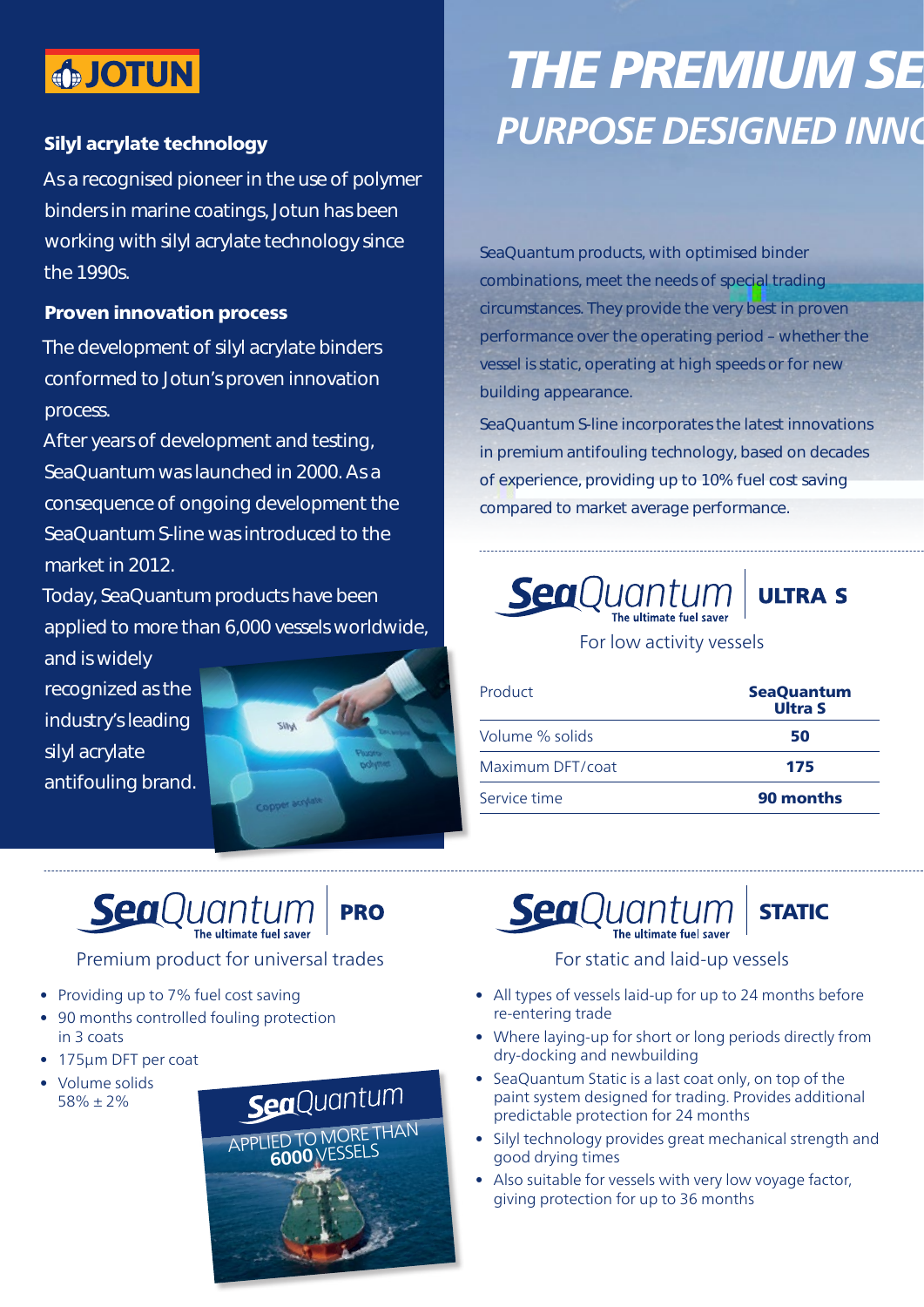# AQUANTUM ANTIFOULING RANGE **PUATIONS FOR SPECIAL TRADING CIRCUMSTANCES**



- **•** Up to 12% fuel cost saving compared to market average performance\*
- Improved initial surface smoothness
- Improved surface smoothness development over time

#### **OPTIMISED** BINDER TECHNOLOGY

- Optimised binder technology for trading conditions
- Improved fouling control for challenging conditions
- Reduced VOC

Plus S

#### APPLICATION **BENEFITS**

- Reduced application costs
- Reduced application time

#### **Sea**Quantun **PLUS S**

Product **SeaQuantum** 

Volume % solids 50

Maximum DFT/coat 175

Service time **90 months** 



**CLASSIC S** 

#### For high activity vessels For medium activity vessels

| Product          | <b>SeaQuantum</b><br><b>Classic S</b> |
|------------------|---------------------------------------|
| Volume % solids  | 50                                    |
| Maximum DFT/coat | 175                                   |
| Service time     | 90 months                             |



The first silyl methacrylate antifouling

#### The great leap forward

SeaQuantum X200 is the next generation silyl antifouling.

- Providing up to 15% fuel cost saving compared to market average performance
- Providing a unique performance guarantee
- Provides long term unrivalled performance
- An initial 20% smoother surface
- High efficacy biocides in sufficient and accurate amounts

## **HPS** Hull Performance Solutions

#### A source of competitive advantage for your fleet

- > 5% overall cost advantage
- Improved utilisation of fleet
- Documented GHG emission improvement



#### \*Over 60 months dry docking interval for a typical vessel in a typical trade